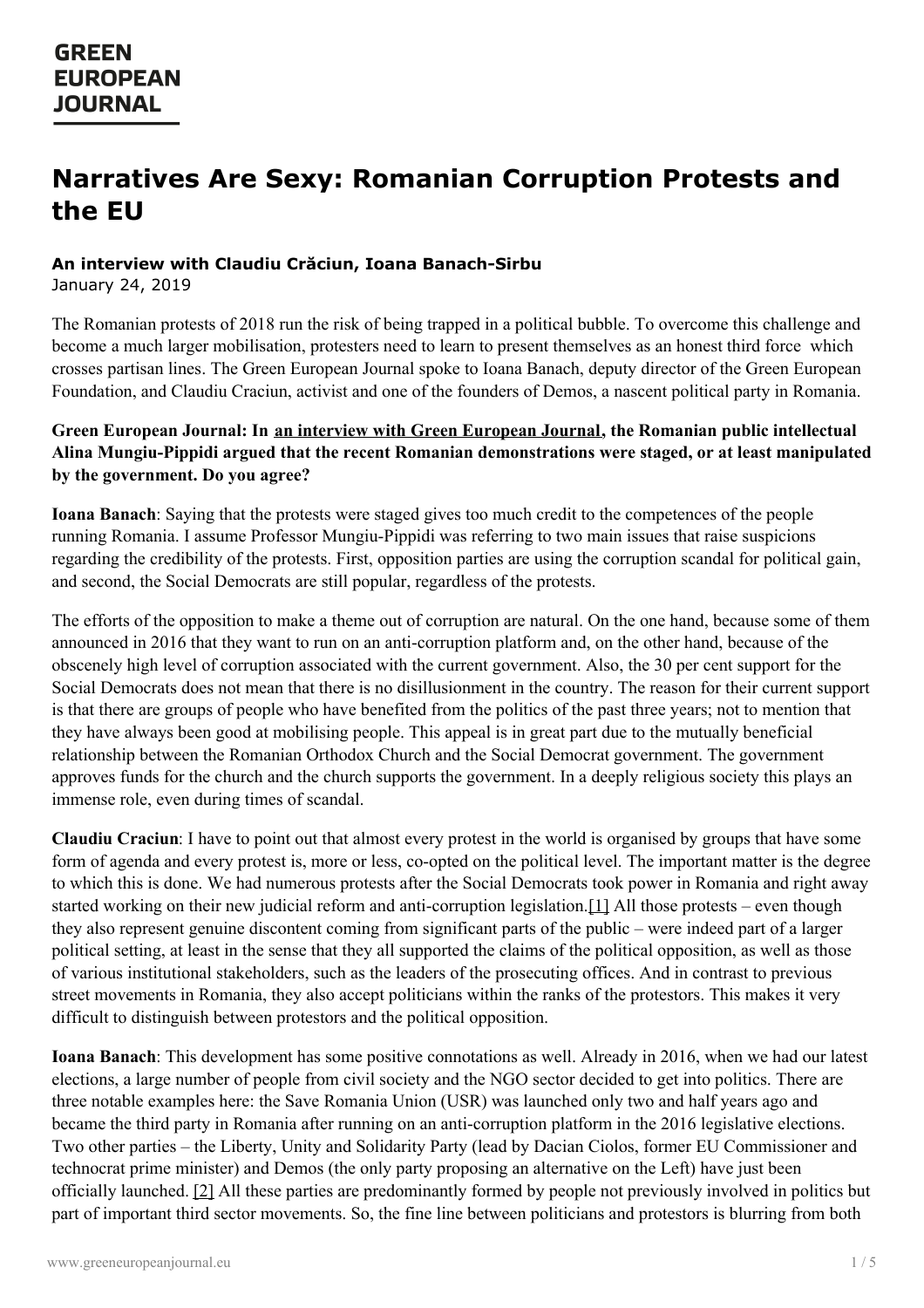directions.

**Claudiu Craciun**: But there is a serious problem with these kinds of protests: this militant civil movement that we can see on the streets these days is not perceived as the silent majority or a demonstration of regular citizens who look for moral and political leadership. And that seriously weakens the street protests.

#### **What is the reason for that?**

**Claudiu Craciun**: People are very dissatisfied with the political class in general. So when you are protesting against corruption but still take sides or accept political leaders at your rallies, you aren't getting out of your political bubble. You might get some convinced people on board, but for the scale of the current challenge you need a much larger mobilisation which can cross partisan lines and become a third force.

At the same time, I understand why this happens. The Social Democrats, without consulting anyone, started working on a judicial legislation and an anti-corruption reform which could undo lots of the country's past achievements. Thereby they split Romanian society along pro- and anti-corruption lines.

**Ioana Banach**: This also comes hand in hand with an increasingly hostile political environment. Ever since the Social Democrats came into power, they started using a language that is very much alien to democracy. They talk about some kind of – undefined – parallel state which is trying to organise a coup d'état, and so on. Most of the time, they refer to the political opposition, but more and more NGOs are starting to fall into the category of the parallel state, and even some private companies are accused of giving their employees days off to make them attend the protests.

In this situation, it is good to see that activists are getting into politics. I am happy that they are talking to citizens and I think that with time we are going to see the previously mentioned new parties become genuine movements. However, I agree with Claudiu that there are risks in regard to the future of the mobilisations, and we have to be very careful.

### <span id="page-1-0"></span>Romania is often mentioned as part of the group of illiberal states 'headed' by Hungary and Poland which **may become subject to an Article 7 procedure[.\[3\]](#page-4-2) Do you think these critiques are justified?**

**Claudiu Craciun**: I definitely believe that the EU has to continue pushing for rule of law in Romania, for the sake of its own identity and values. However, there are two factors that make this difficult. On the one hand, Eastern European elites are lobbying hard, and they trying to convince the EU that it would be best to let them enjoy impunity. And second, there is the issue of misperceptions. Ever since we became members of the EU, Romania has been framed as a particularly difficult case. This has inevitably led to a kind of bias in Europe that makes it really hard for Romanian politics to do something that is convincing enough for the EU institutions. And that has led us to a catch-22 situation in which all measures are suspicious. The government's reforms are definitely harmful, and we need anti-corruption policies, but on the other hand the anti-corruption measures of the past also need to be reformed. Today's entanglement of the secret services in anti-corruption makes the whole drive suspicious.

**Ioana Banach**: I understand that it is 'sexy' to construct this narrative of problematic cases inside the EU and to create some [pattern](https://www.greeneuropeanjournal.eu) of illiberalisation. It makes for a really dramatic effect, but one that, however, doesn't reflect the truth. This is not to say that the situation in Romania is not really serious. I'd back what Claudiu said: the EU has to use all its tools to protect the rule of law and fundamental rights.

On the other hand, if we look at what the EU Commission has at its disposal, we can see that its toolset is rather poor. It has Article 7, it has the Cooperation and Verification Mechanism (to monitor the progress of Romania and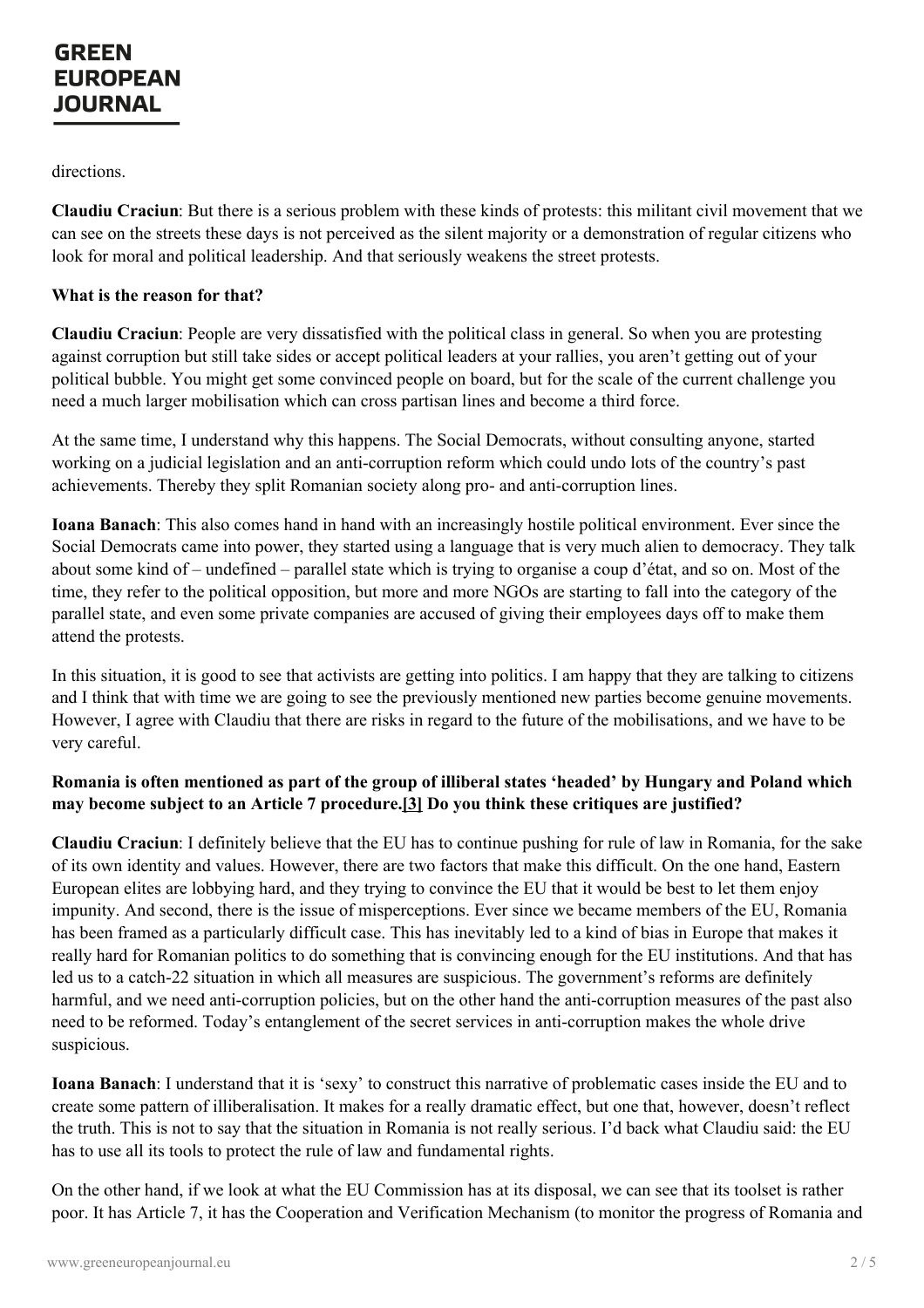Bulgaria), and that's pretty much it.

I understand that it is 'sexy' to construct this narrative of problematic cases inside the EU and to create some pattern of illiberalisation. It makes for a really dramatic effect, but one that doesn't reflect the truth. – Ioana Banach

The Article 7 procedure raises a few fundamental questions about the setting we have on a European level to ensure the rule of law. Do we have common standards to determine whether a country is moving in the right direction? I don't think so. Then, there seems to be quite some inconsistency in the way these instruments are used: take for example the Cooperation and Verification Mechanism, an instrument used by the European Commission to measure progress to be made by Romania and Bulgaria in the fields of judicial reform, corruption, and (for Bulgaria) organised crime.

By 2016, Romania had a clear advantage over Bulgaria and yet in 2018 Bulgaria received a positive report on its progress. This is the first time that one of the two countries has a clear chance for lifting the mechanism set up at the time of joining the EU. The Commission's decision appears questionable, if not politically motivated, to those following the political situation in Bulgaria, a country that is bottom of Transparency International's corruption index.

#### **Overall, how do you see the Romanian experience of over 10 years of EU membership?**

**Ioana Banach**: From the economic point of view, you could see many positive developments such as a visible increase in GDP. Romania gains billions of euros in EU funds each year and the last decade has brought an influx of foreign multinationals. But the other side of the coin is social development. The gap between rich and poor remains huge and many young people have no other choice than to leave the country. Nowadays we can see that up to 25 per cent of Romanians are living and working abroad, and even though they send millions of euros home each year, their absence leaves a giant gap in the workforce. This also has a severe social impact: families fall apart, children grow up without their parents, and so on. Therefore, we still have a lot to do if we want to make things work.

**Claudiu Craciun**: 10 years into accession, on the whole, I think it is way better to be inside than outside the EU. Just look at Serbia, Ukraine or Belarus. But we find lots of stories, both good and bad. The good story is that we got a lot of investment and European funds. And even the people who didn't have enough economic opportunities in the country were given the chance to look for jobs elsewhere in Western Europe. But this development also meant that a whole generation of active people between their twenties and fifties almost disappeared from the rural and small urban areas.

In addition, I would also mention that most of the investments we see these days only come to us because the country still has a low-paid work force. EU accession was also the reason for austerity after the economic crisis, as harmful economic and social policies were supported by most of the right-wing forces in Europe. So, I would definitely find a plus and a minus for each of the major dimensions of European integration. But overall, it is definitely a good thing that we're in the EU. And I always stress the responsibility of national elites rather than European elites, because within the existing institutional and economic framework, we have more resources and more [opportunities](https://www.greeneuropeanjournal.eu) for development than we actually used to have.

#### **Does Romania have enough power to resist harmful economic trends?**

**Claudiu Craciun**: We definitely have vulnerabilities in our economy, especially in the car manufacturing sector, where we have a great exposure to automation. And we have a banking system which is all made up of foreign banks – so any problem that happens elsewhere is also felt in Romania. But the most critical dimension is the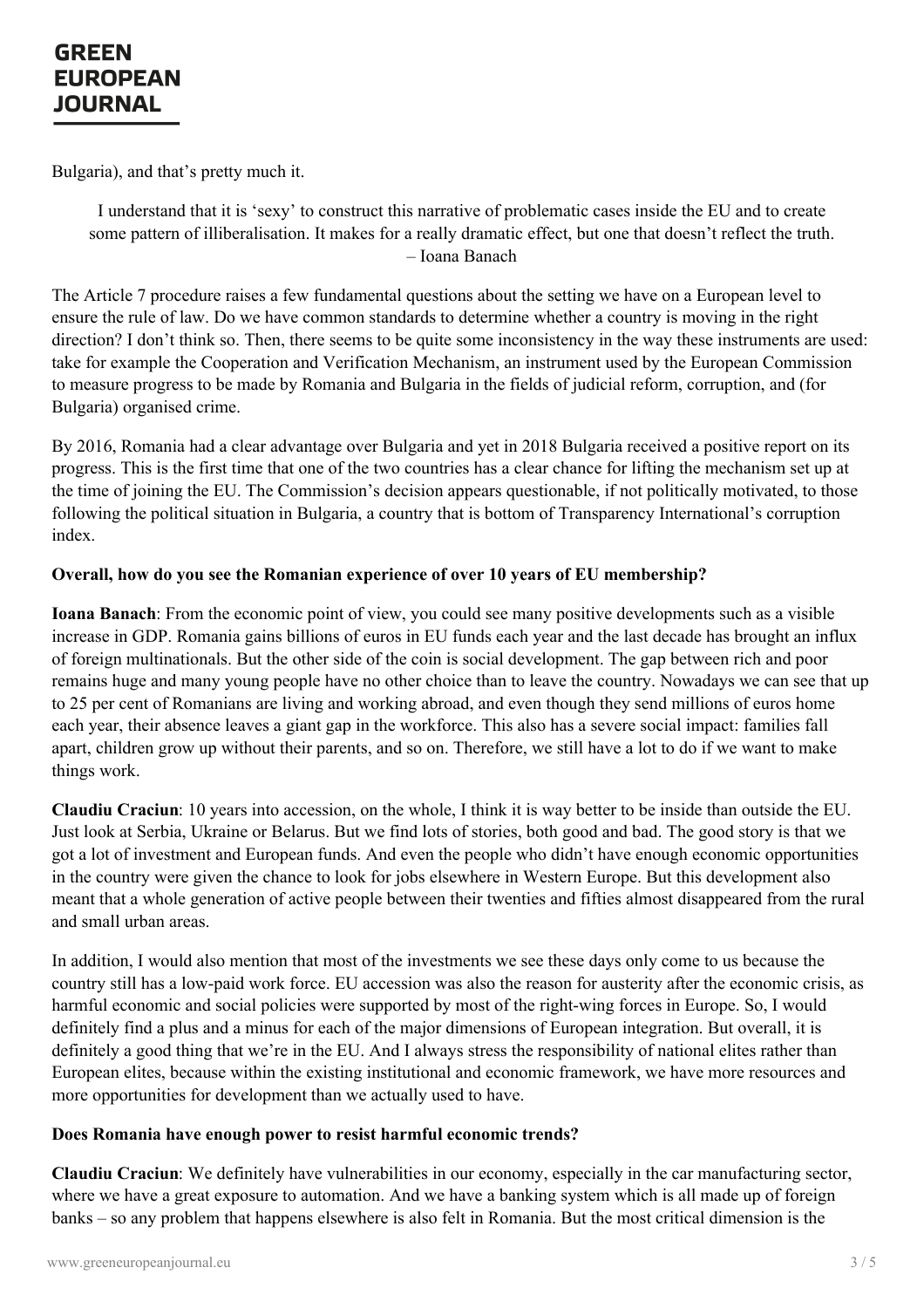political one – because some political forces, especially the Social Democrats, try to put Romania on this authoritarian, populist track that is more and more popular in Eastern Europe. In this model, elites are running the country, the dominant party has no real rival, media are subordinated, and civil society is weak. But interestingly, their role models, the governments of Poland or Hungary, are also very friendly to foreign capital. It is enough to look at how happy the German investors are with Victor Orbán; business interests don't mind whether you have a strong-handed ruler in a country.

A new progressive project would need to halt the current fragmentation and eliminate inequalities in a way that would be able to speak to the base of the major parties as well. – Claudiu Craciun

**Ioana Banach**: Neoliberalism is the leitmotiv in Romania, and for the past 20 years, it has defined the goals of all our governments: we wanted to have innovation and jobs provided by Western companies. By now, we have a lot of that. We have a middle class that works for foreign companies, we have a lot of production, and even parts of our unqualified workforce find relatively acceptable jobs at multinationals. But this also means that the government lacks control over the economy.

If you look at who is leading the conversation about the jobs affected by robotisation – which might affect up to 60 per cent of the people working in the country – it is Western actors that are pushing their agenda, while Romanians don't seem to pay any attention to the issue. Western companies are the ones who are benefiting from cheap labour, but I am not sure how willing they will be to support the Romanian people when their current economic advantages start to wane. Therefore, we really need to start our own conversations in the country on how we could step out of the neoliberal framework, and move quickly to make these conversations mainstream.

#### **How can progressive forces provide solutions to Romania's structural problems?**

**Claudiu Craciun**: With the so-called Social Democrats in power, we have serious structural imbalances and inequalities. The EU accession made us believe for many years that everything will go well. Our GDP is still growing but there is also a lot of poverty and underdevelopment. So, a new progressive project would need to halt the current fragmentation and eliminate inequalities in a way that would be able to speak to the base of the major parties as well.

The problem with the Social Democrats is that they are not really left-wing, but they still have some redistributive policies. They are for example the only ones who advocate for an increase in the minimum wage (even if their proposal is relatively modest). But in the meantime, their programme is made up of very toxic conservative elements and they contest the rule of law. The political Right, on the other hand, puts a lot of emphasis on integrity and anti-corruption – but they don't have a plan to modernise the country. Instead, they would leave everything to the invisible hand of the market. We in the Demos movement are trying to bring rule of law and left-wing economic policies together, and to drive the country towards a form of development that is desirable – with an honest public sector and political class.

**Ioana Banach**: In Romania, even when there are progressive legislative proposals on the table, they never get through parliament, so unless you have a majority there is nothing you can really do. The European elections, as well as the national ones in 2020, are really going to be about the question of whether a valid choice for an [alternative](https://www.greeneuropeanjournal.eu) is going to present itself in form of political parties.

I am very happy to see parties that show new, less corrupt paths into politics. However, they will face a huge challenge in terms of coming up with a new vision and narrative. Just being anti-corruption is not enough. The country needs to be ruled in other respects as well. At the same time, they will have to be pragmatic and strategic when choosing the topics they can really push for, because we have to acknowledge that society hasn't had too many meaningful conversations for the past few years.